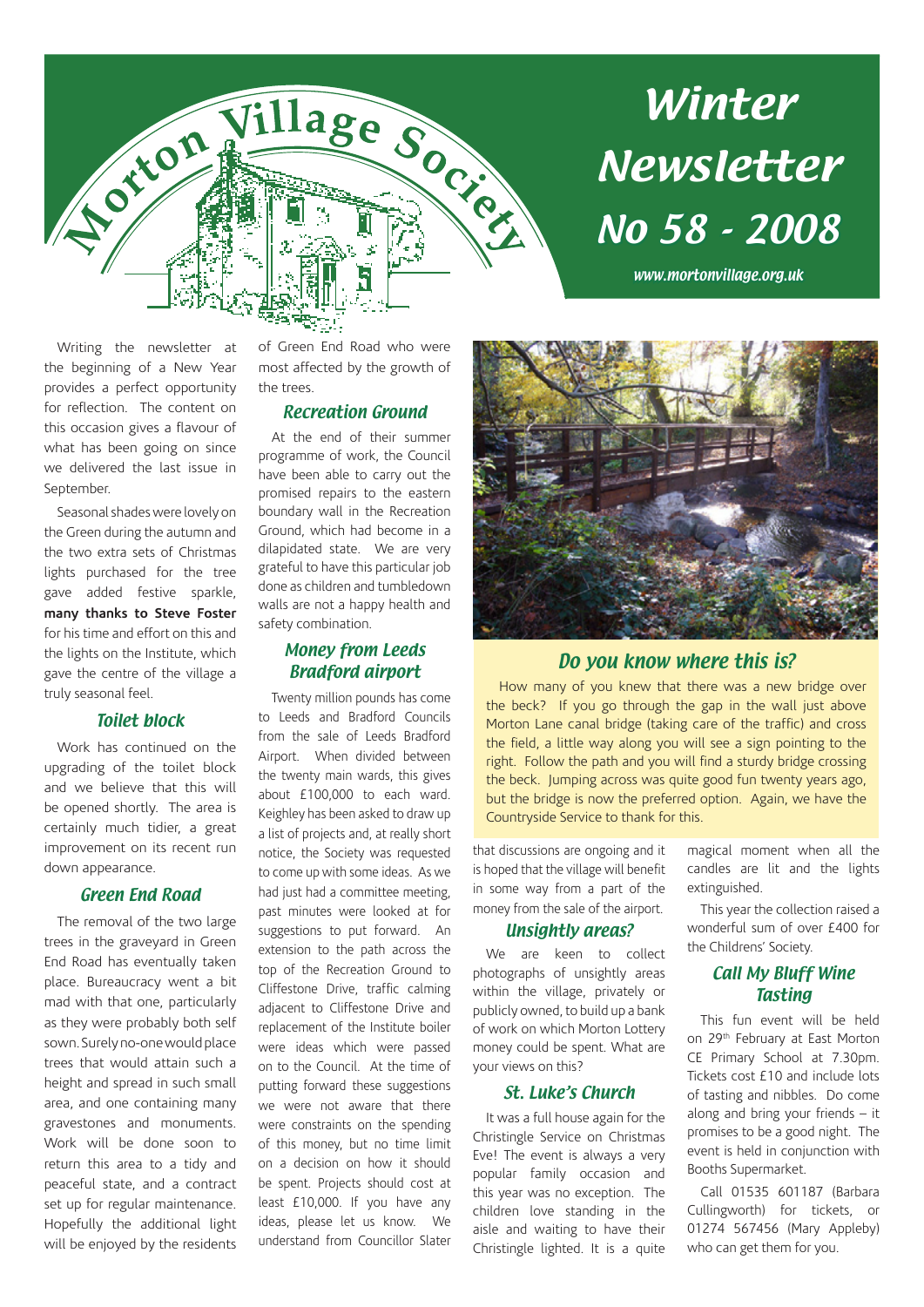## **The Pantry Morton Village**

One New Year's day back in the last century when Pat and Jess Taylor ran the Post Office and Village shop, Jess complained to me (as he did sometimes !) that they hadn't had a day off for five years let alone a week-end except for Christmas Day. Having recently retired and temporarily feeling full of goodwill I said that if they wanted a week-end off that Kathleen and I would run the shop for them. I heard nothing for a couple of months, and then Jess said they had booked a fortnight in Greece. Well, I had offered but we had little realisation how long the hours were and how hard the job was. Almost all the customers however were really pleasant and very friendly in spite of our mistakes. We quite enjoyed in spite of the total exhaustion every evening that we did it again the following year! It meant 5.30 am start for the newspapers, since they had to be classified and named before opening at 7am,



with folk queuing at the door. We thought Sunday would be easier opening at 8am so came down at about 7am to find that it took at least two hours to put the papers and magazine sections together, and I have never read the Sunday Times since !

However we survived (just !) but it gives me a special insight into what a magnificent job that Kate and Mick McCormack have done in creating such an excellent Village Centre for the folk of Morton to use, except that too few of them have used the fine facilities provided, making their enterprise into almost a nonprofit organisation. They have both worked extremely hard for us in our village, and it is perfectly understandable that they would like a (long !) rest. They have been at the centre of our village for an enjoyable five years, but sadly the restrictive Post Office regulations concerning what is no longer available at a Post Office, have minimised Kate's business. To say that many of us will miss the shop and Post Office is putting it very mildly, so the very least we can do is to thank them both for five long years of selfless devotion and excellent service. David Miller

#### Competition winners

The photographs show the Pantry last year after they had been awarded first prize in Keighley in Bloom 'Business Premises Section' with such a magnificent display outside the shop (and also how nice the garage opposite is well tended).

**Editor's Note** - on a personal note of someone who is a member of a family living in Morton since 1927 and has brought our business into the village by converting the Sunday School Hall into offices, we will very much miss the shop and Post Office. Stephen Duxbury

# **Lottery**

The Lottery continues to go from strength to strength with over 450 numbers entered. In October we increased the monthly prizes by a further £15 - we now give £165 each month in prizes. Thank you to all participants for your support, without which the Village Society could not continue. The main item of expenditure continues to be the maintenance of the Village Green, but if you have any suggestions on how we can use the funds to improve East Morton and its amenities let us know and we will give your ideas every consideration.

#### **Latest winners:**

#### **September**

£75 J Whitaker; £40 R Cowell; £25 C Iwachiw; £10 D Marsh

#### **October**

£75 E Chapman; £40 J Briggs; £25 J Dobbins; £10 K Holmes

#### **November**

£75 PS Maughan; £40 M Town £25 JM Dix; £10 JL Cooke

#### **December**

£75 M Halliday; £40 M Wood £25 M Millar; £10 I Wilson

#### **January**

£75 L Bailey; £40 D Beanlands; £25 A Hughes; £10 PL Walker

Please support the Morton Village Lottery all proceeds for the village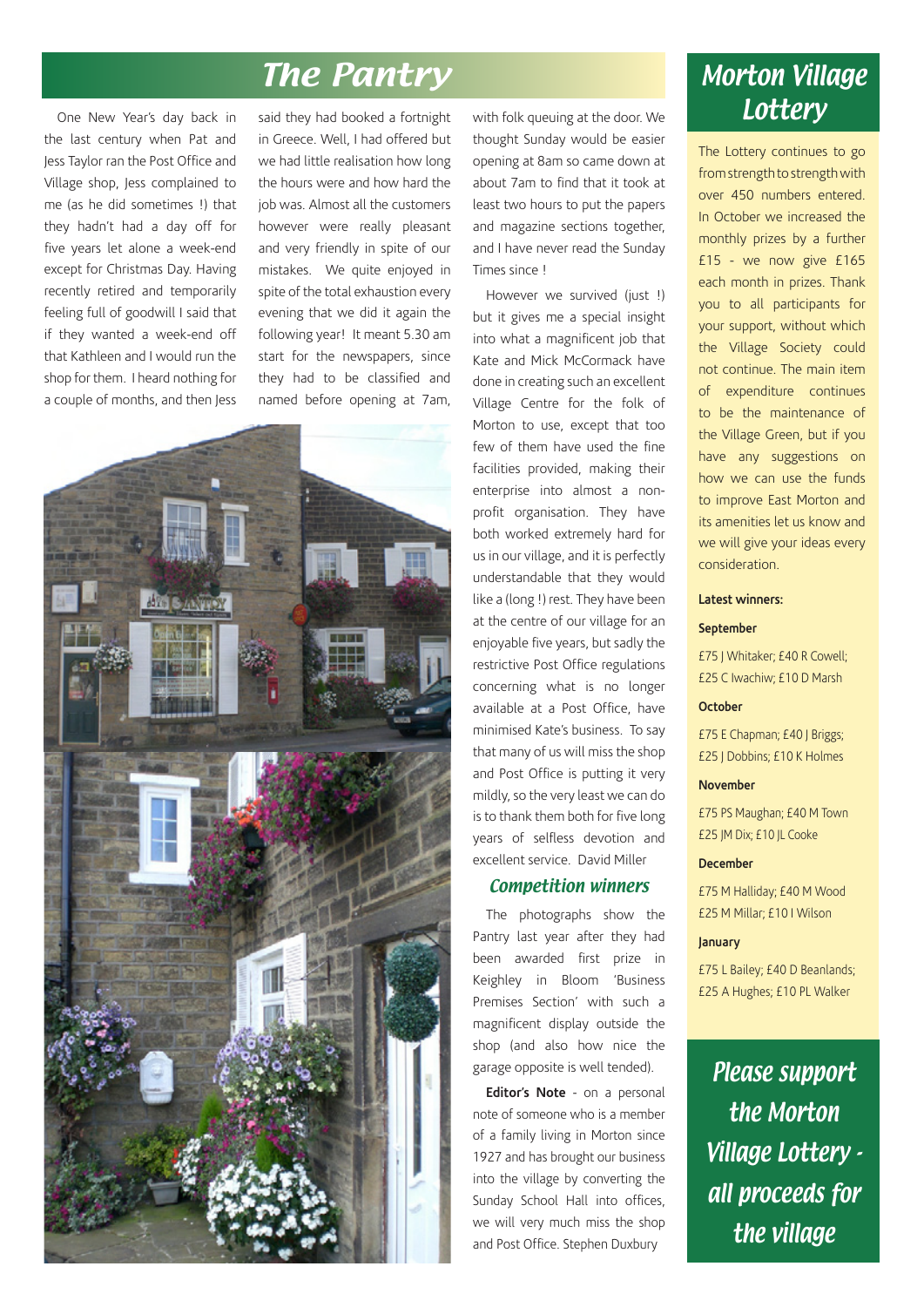## East Morton **School**





### Competition.

On Thursday at 8-15am on the 5th July you would have seen 12 East Morton school children frantically rushing around the garden at the school. They were raking the gravel and generally tidying up the garden. Today was the day when we were being Judged by "Yorkshire in Bloom" Schools' Garden

The 12 children form the East Morton School Gardening Club which meet every Wednesday at 3-15 to play their part in the Garden. They plant seeds, weed, water and help to keep the garden looking so bright and cheerful. They also patrol the garden in their playtime breaks and lunch breaks!.

When the two judges arrived the children were quick to welcome them and give them a guided tour. One of the Judges was even allowed into the willow igloo, to sit and talk with them.

The Judges were very impressed by their knowledge of the plants and vegetables and also their enthusiasm about "Their Garden".

Early in September we were very pleased to received a "Silver Award" for the Garden. The children were really pleased with their award and are now talking about .."going for gold next year!"

# Institute Notes





Picture above shows quiz winners from left to right who are - Helga Davies, Tony Davies, Barbara Cullingworth, Tony Cullingworth, David Thornton and Elaine Pitt.

Picture left shows Nancy Gore assisting with the questions

## **Institute** Quiz night

Another successful quiz night was held on 22nd November. Everyone enjoyed the evening and some felt that it could be held twice a year - we will see. £200 was raised for institute funds. The winners were "Cully's Bullies" - St. Luke's Church again providing the winners!

Our thanks again go to compiler and question master Jack Doyle, ably assisted by Nancy Gore. Special thanks go to Florence Bramall and Angela Leach for their hard work in the kitchen preparing the pie and pea supper.

#### **Committee**

Keith Gore is resigning as chairman in February. Keith has worked hard in the running of the institute but more importantly liaising with Bradford Metropolitan Council to obtain funding for projects and for the carrying out of those projects. We are pleased to report two new members have joined the committee. The Institute AGM is at 7.30pm on Tuesday 12th February, any support would be much appreciated.

#### Boiler

We are still hopeful of obtaining funding for the replacement of our old boiler. Bob Dennis



### Dimples Lane footpath repairs

The footpath from Dimples Lane to Acre Lane, a cause for concern due to its unsafe condition, has been much improved recently by the Countryside Service. Trees have been cleared and good steps put in, enabling a light and comfortable way down to the path by the beck. A large stone flag at the top should divert the water that runs down the lane during heavy rain away from the path. That had been a contributory factor to the erosion of the path over recent years. It is hoped the service will be able to fund improvements to the section of path on the Micklethwaite side of the bridge that is also badly eroded.